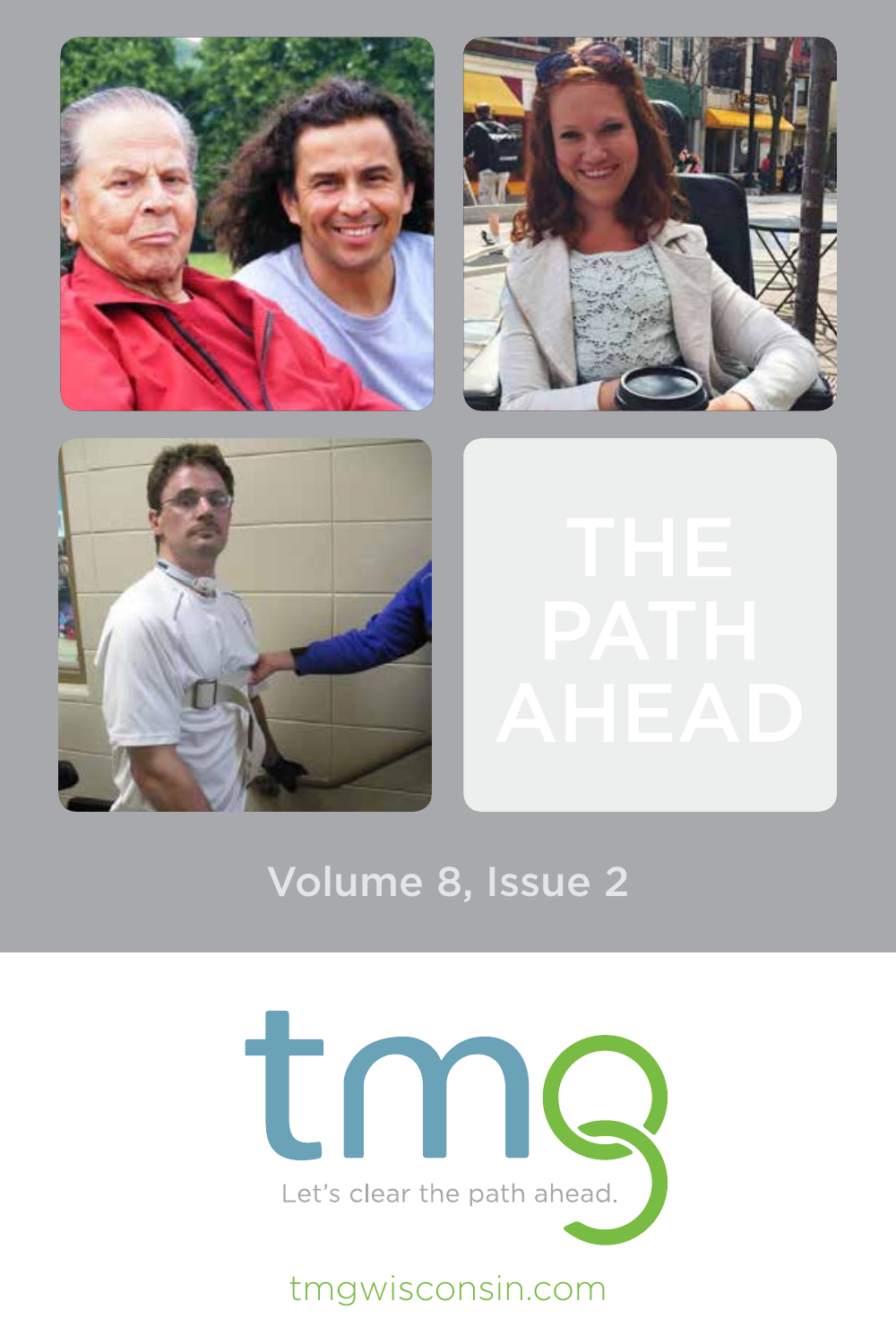# Keep up-to-date with TMG!

TMG has created a brand new "Events" section of the website to help keep you informed about events that TMG is hosting, attending or supporting! We'd love to see you when we're out in your community!

To find out if there are events happening in your area, visit **tmgwisconsin.com** and click on "Events"



To help you stay up-to-date between visits to the TMG website, we've also created an easy sign-up system so you can receive email alerts when new events have been posted. Just visit **tmgwisconsin.com** and click the "Emails and Alerts" button at the bottom of the homepage!

# Upcoming Events of Interest

## $\leftrightarrow$  AUGUST 18

TMG Dinner and Discussion: Getting the Most Out of Your **Community** Portage, WI Please RSVP at: www.tmgwisconsin.com/events/

# $\Theta$  AUGUST 23

TMG Dinner and Discussion: Getting the Most Out of Your **Community** Hayward, WI Please RSVP at: www.tmgwisconsin.com/events/ SEPTEMBER 22-23 2016 Wisconsin Aging Network **Conference** Wisconsin Dells - Kalahari Resort www.gwaar.org/wi-aging-networkconference-2016.html

 $\Theta$ SEPTEMBER 29-30 20th Annual Crisis Intervention **Conference** 

> Wisconsin Dells - Kalahari Resort www.uwsp.edu/conted/ConfWrkShp/ Pages/Crisis/default.aspx

#### $\leftrightarrow$ ) SEPTEMBER 30

10th Annual Regional Caregiver **Conference** 

New Richmond, WI - Wisconsin Indianhead Technical College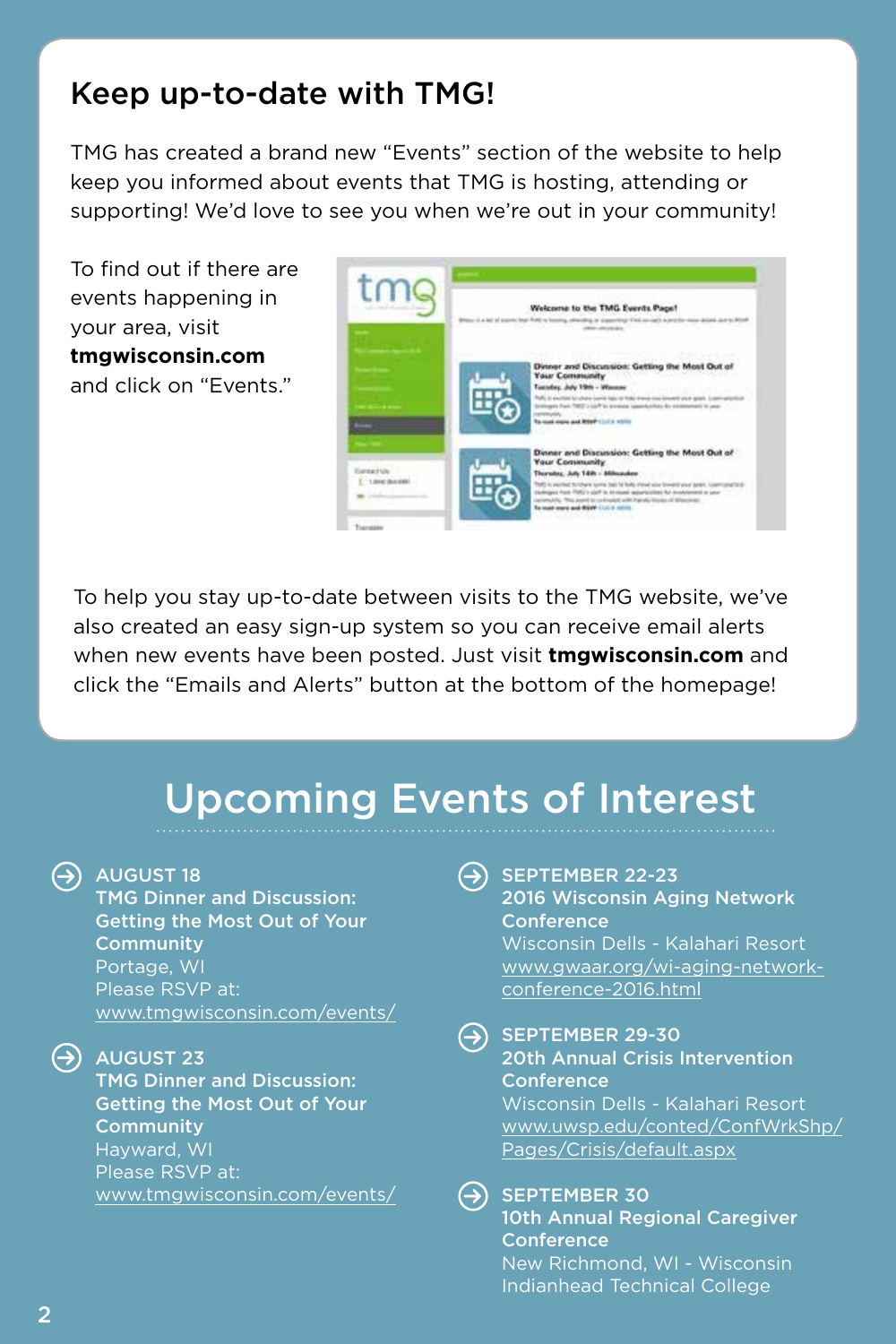# Haley Frieler



23-year-old Haley Frieler describes herself as a craft fanatic, extrovert and most importantly, a Wisconsin Badger. As a member of the 2015 UW Madison graduating class, Haley is making plans and taking action to start her career.

"I have been raised to be very independent," said Haley. "My family never treated me any differently than my other siblings." Haley remains determined to not let her spinal muscular atrophy keep her from achieving her dreams and living her life to the fullest.

When Haley was accepted to UW-Madison to study textiles and apparel design, she knew

she'd need flexible support that met the needs of a college-aged person. "We talked to agencies that said the latest I could go to bed was 10 p.m. and the earliest I could get up was 9 a.m.," said Haley. "I knew that as a college student, that was just not going to work."

When a friend recommended self-direction, Haley visited her Aging Disability Resource Center and learned more about the differences between self-direction in IRIS and Managed Care. She chose to pursue the full self-direction of IRIS, using the TMG ICA. She chose Jon from the TMG IRIS Consultants in her area. "I emailed Jon, with a list of requirements," said Haley. "In just two minutes, Jon and I had solved the world's problems and I thought, 'this is going to work!'"

Currently, Haley partners with Jon in her role as employer of her personal care workers – the people who provide the supports she needs to live a life that meets her expectations. "He really understands my lifestyle and how to help me live better," said Haley. "He's been great!"

In partnership with Jon, TMG and the IRIS program, Haley had a fulfilling college experience that has led her to new opportunities.

### **"TMG and the IRIS program provide support, but still allow me to run my life the way I want to," said Haley. "I'm very active and very outgoing so it was a freeing feeling to know that IRIS would provide me that independence."**

Haley, unlike some young graduates, is starting her next adventure employed. She is returning to Southeast Wisconsin to work as a product development coordinator with Kohl's, and is looking forward to her new job and apartment. "The apartment I found is incredible," said Haley. "I'm going to be living downtown close to just about everything. I'm really excited."

Haley will take this next big step without having to make drastic changes to her supports. She will continue to have access to the TMG ICA and the IRIS program. She hopes to continue her relationship with Jon. "He's been so reliable and really incredible," said Haley. "I hope to continue to work with him after my move to Milwaukee."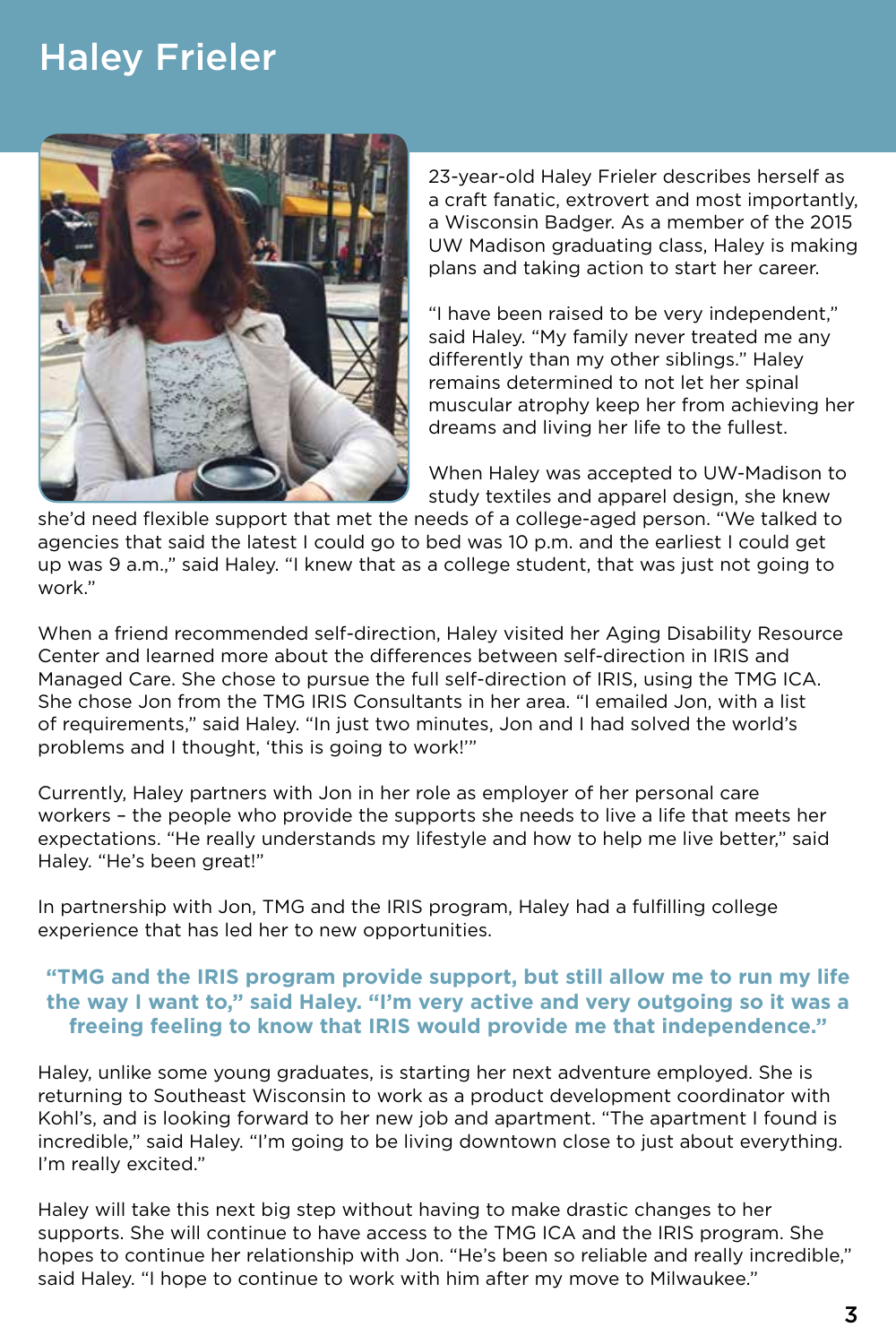# Tony Macias



In the early 1980s, Antonio Macias, father, immigrant, dependable factory worker and community supporter, was diagnosed with paranoid schizophrenia. It was a diagnosis that would impact not only Antonio's life, but that of his family. "The change that I saw him go through was just heartwrenching," said Antonio's son, Tony. "I decided I wanted to know why this was happening to him."

While enrolled in a psychology program at a university, Tony took a course that gave him the answers he was looking for. Tony learned that because of his condition, his father had a difficult time interacting with and trusting new people. Tony determined this could lead to risks for his safety in the community.

Antonio's condition worsened when he developed Alzheimer's. His ability to be at home or attend events without support in the community became more difficult. It became increasingly difficult for Tony to maintain his work as an artist and personal trainer while also caring for his father. "I could no longer work and take care of my dad at the same time," said Tony.

It was then that Tony first learned about self-directed long-term care through his local Aging and Disability Resource Center and chose TMG as his father's IRIS Consultant Agency (ICA).

"I found out that the program could offset some of the costs it took to care for my father," said Tony. "I'm grateful because it had allowed me to continue to work until my dad's support needs increased and I needed to be his full-time caregiver. " Antonio had worked and raised his six children in southeast Wisconsin. The access to IRIS meant he could remain in familiar surroundings, while Tony continued to work.

Antonio does best when things in his day are familiar to him. Tony is very grateful for the unique support and expertise his father's TMG IRIS Consultant, Jason, offers. As a Spanish-speaker with experience with Alzheimer's, Jason is the perfect fit. "He's absolutely fabulous with my dad," said Tony. "He speaks Spanish and truly understands him. He really knows how to interact with him."

The support of Jason, IRIS and TMG have allowed Antonio and Tony to continue to pursue their dreams while ensuring that quality community-based care remains available so they each can lead a fulfilling life.

#### **"I've been able to make sure he's safe and comfortable," commented Tony. "We listen to classical music, watch soccer games and we even play racquetball together."**

Tony explained that as a caregiver, he's learned about the obstacles and challenges that face individuals in similar situations. "I haven't been politically involved until I became a caregiver for my father," said Tony, "but I realize the power we have as caregivers and as community members is huge. We need to share our opinions, our concerns and our stories. We have a voice and we need to be heard."

To share your story, visit tmgwisconsin.com and click "Share Your Story." 4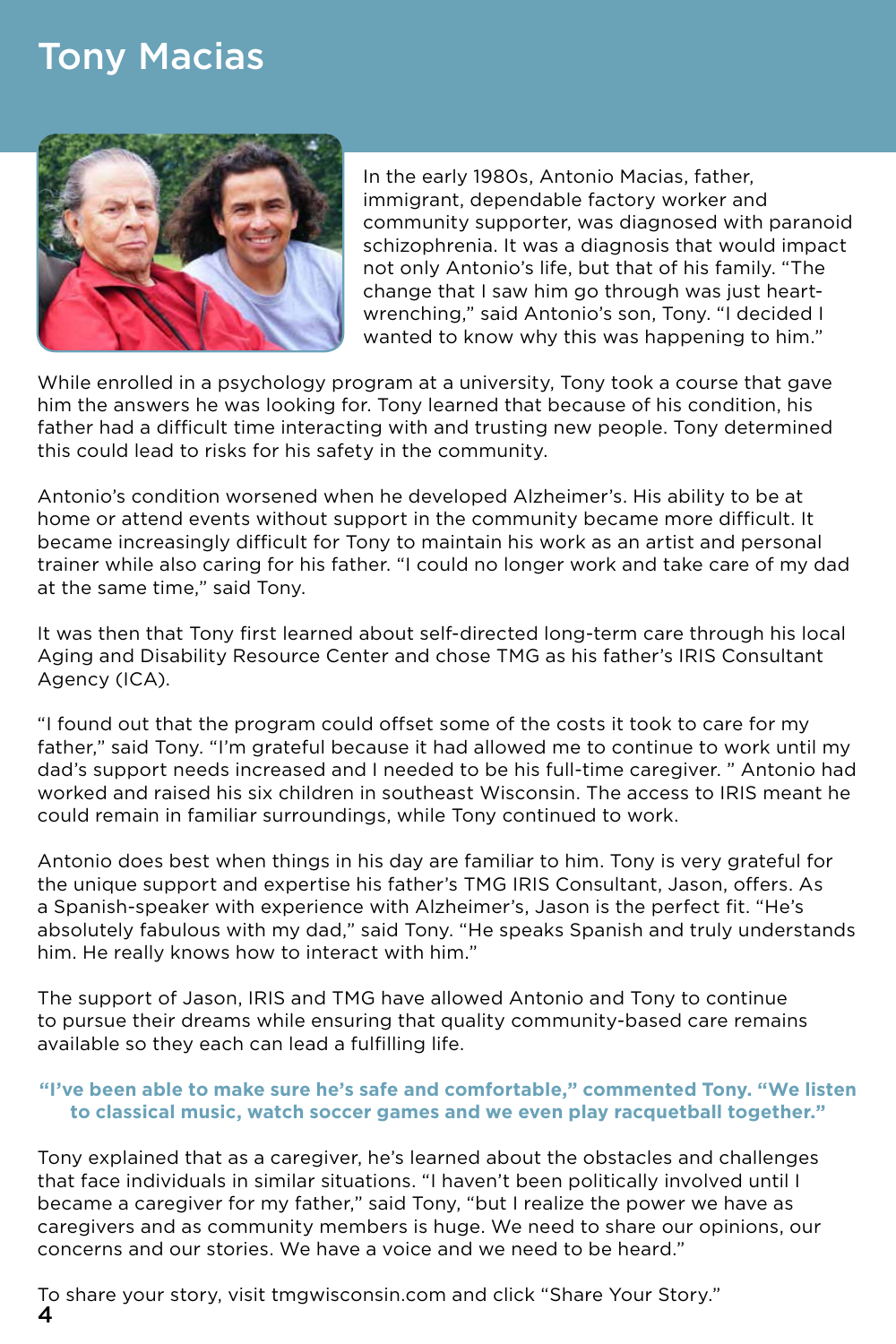### Jason Downing Sacred Heart Rehab took 4 staff members to assist me. Now I walk in my gait harness walker with 2 people helping to direct the walker. At physical therapy, Mike is assist me in an Eva walker. I still have a walker with God, but with God, but with God, but with God, but with God, but with God, but with God, but with God, but with God, bu



Jason Downing of Sheboygan Falls has resilience and determination that many would argue is unmatched. In 2008, Jason's life started over after surviving a traumatic brain injury. Alice, oriental trajers, works with Jason once a week. She says the journal trainers with  $\frac{1}{2}$ 

"Because of his injuries, his options were to go to a nursing home or come home with us," said Joanne Downing, Jason's mother. "For us, the choice was obvious."

Since then, Jason and his family have worked to find the support Jason needs to recover at home. "We inc support suson needs to recover at nome. We<br>initially used Family Care," said Joanne. "But Jason really needed more."  $\epsilon$  is a place where  $\epsilon$  is a place to the  $\epsilon$  is the stronger so  $\epsilon$  also enjoy  $\epsilon$ 

With the help of their local Aging and Disability Resource Center, Jason enrolled in the IRIS Program in 2011. Jason's TMG IRIS Consultant, Connie, helped him create a plan of supports that included home modifications to create wheelchair accessibility;<br>weakening a receptional back end meeting actually higher accept through the back purchasing a specialized bed; and most importantly, hiring a coach through the local purchasing a specialized bed, and most importantly, nining a coach through the local<br>YMCA so Jason can continue his physical therapy which is critical to his continued recovery.  $u_1, u_2, u_3, u_4, u_5, u_6, u_7, u_8, u_9, u_1, u_2, u_3, u_4, u_5, u_6, u_7, u_8, u_9, u_1, u_2, u_3, u_4, u_7, u_8, u_9, u_1, u_2, u_3, u_4, u_7, u_8, u_9, u_1, u_2, u_3, u_4, u_7, u_8, u_1, u_2, u_3, u_4, u_7, u_8, u_1, u_2, u_3, u_4, u_7, u_8, u_1, u_2, u_3, u_4, u_7,$ 

### **"Connie has been a great resource to us," said Joanne. "She has Who has influenced you at the Y?** helped us get the support Jason needed to work toward his goals."

Jason now dedicates his time to recovering the skills many doctors told him he had<br>**What goals have you at his half of his trainer at the Shakeveer Falls XMCA**, laser h permanently lost. With the help of his trainer at the Sheboygan Falls YMCA, Jason has permanently fost. With the help of his trainer at the sheppygan rails in real, sason has been working to regain strength, coordination and mobility.

"His biggest focus right now is walking," commented Joanne. When Jason first began physical therapy, he would ride the stationary bike. Since then, he has worked his way up to walking on a treadmill with the help of a gait harness.

"He's made really big improvements; it's incredible," said Joanne.

Jason's hard work and dedication hasn't gone unnoticed. He was chosen as the highlighted YMCA member for the month of February, and was featured in their summer brochure. His story was even told in the local newspaper, Sheboygan Falls News.

In Jason's free time, he enjoys going to movies, hanging out with friends and using his iPad to play games that improve hand-eye coordination.

As for his physical strength and recovery, Jason says he won't let up. He will continue to be a permanent fixture at the Sheboygan Falls YMCA as he continues to build his skills and independence.

Jason joined the Y in  $A$  in  $A$  in  $A$  in  $A$  inspiration is and dedication is an inspiration to all of all of  $\alpha$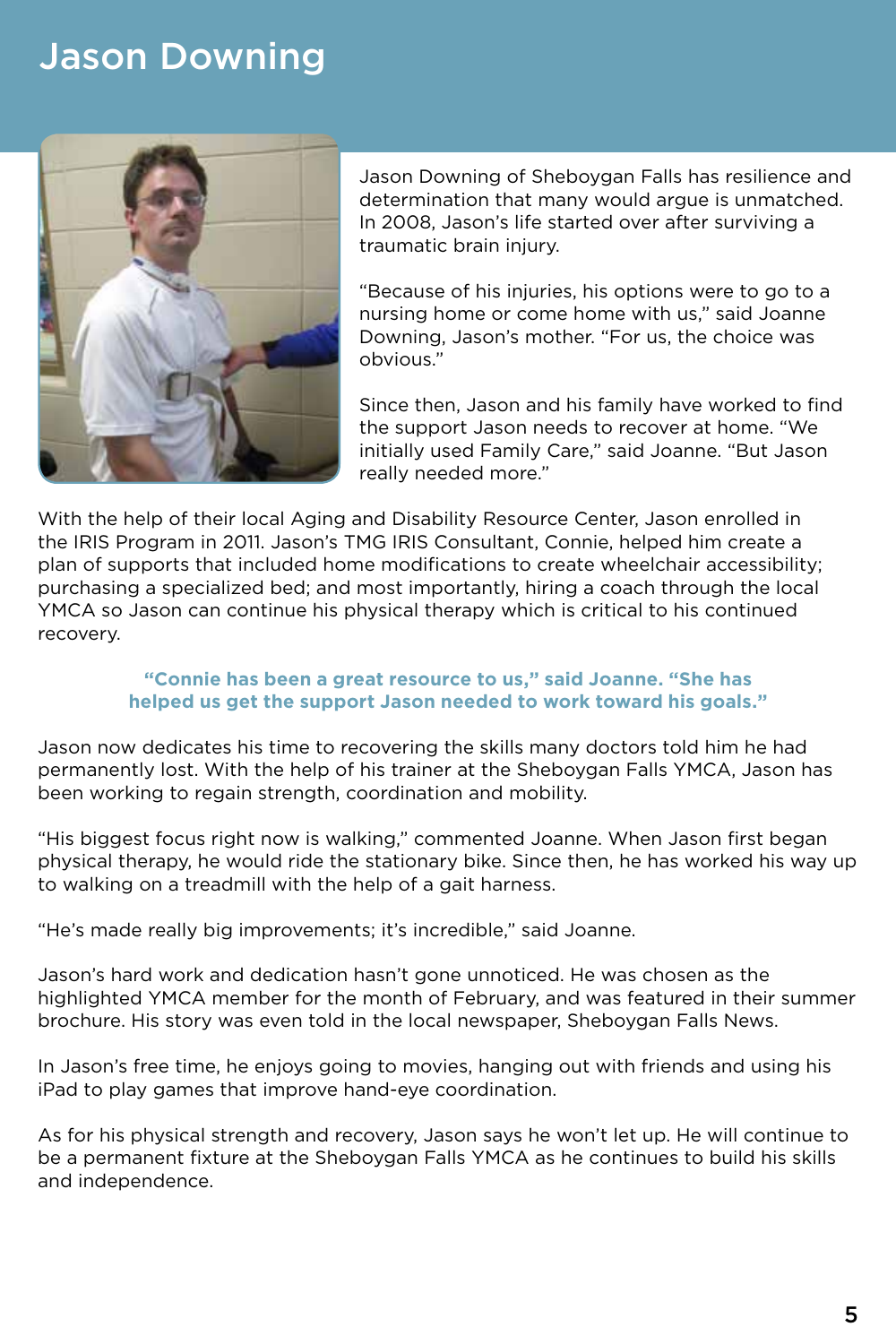# Join us at upcoming TMG events



On July 14th, TMG and Family Voices of Wisconsin co-hosted a gathering of TMG staff, people they partner with and community members at the Northside Milwaukee YMCA. This was the most recent in a series of eight local listening and learning events around the state. TMG hopes that through these events we can come together to learn more about what works to expand connections to local communities, and partner with people to create full, meaningful lives.

Portage, WI August 18

Hayward, WI August 23

**TMG DINNER AND DISCUSSION: Getting the Most Out of Your Community** RSVP by August 12

**TMG DINNER AND DISCUSSION: Getting the Most Out of Your Community** RSVP by August 17

## **Visit tmgwisconsin.com/events/ to register**



The best part about *The Path Ahead* is the stories from people who show how self-direction works for them every day in creating their best possible life. Would you like to share your IRIS experience with others in the program? Talk to your IRIS Consultant, or visit **tmgwisconsin.com** and click on "**Share Your Story**" at the bottom of the homepage. You might be featured in an upcoming issue of *The Path Ahead!*

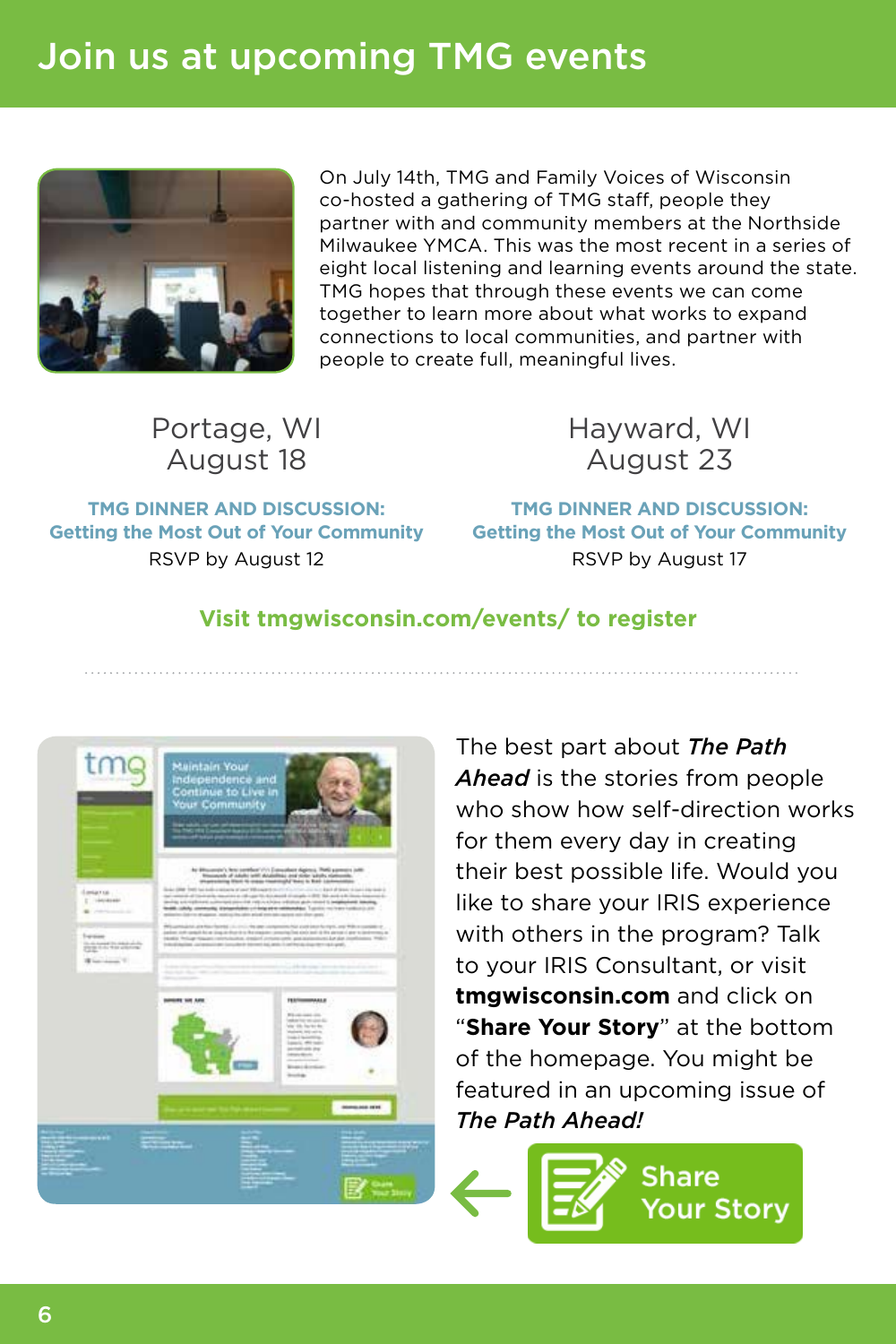# **IRIS Expands to Rock County!**

Here's what you need to know.

## **When will IRIS services be available in Rock County?**

People who choose IRIS started receiving services on July 1, 2016. TMG is the exclusive IRIS Consultant Agency (ICA) in Rock County.

### **When will TMG begin IRIS Consultant Agency (ICA) services in Rock County?**

Aging & Disability Resource Centers (ADRC) have begun enrollment counseling and will be sending us the names of the people who choose IRIS. TMG reaches out to people enrolling in IRIS right after we receive their referral information.

### **How does a person enroll in IRIS?**

The enrollment process begins with the Rock County ADRC (608-741-3600). The ADRC will explain the long-term care options available to you, including IRIS.

## **What are TMG's qualifications?**

TMG has provided consultant services in the IRIS program since it began in 2008, and is the only ICA that serves all 65 Wisconsin counties where IRIS is available, now including Rock County. 13,000 people in Wisconsin have chosen TMG as their ICA. Our staff of 580 includes 300 community-based IRIS Consultants.